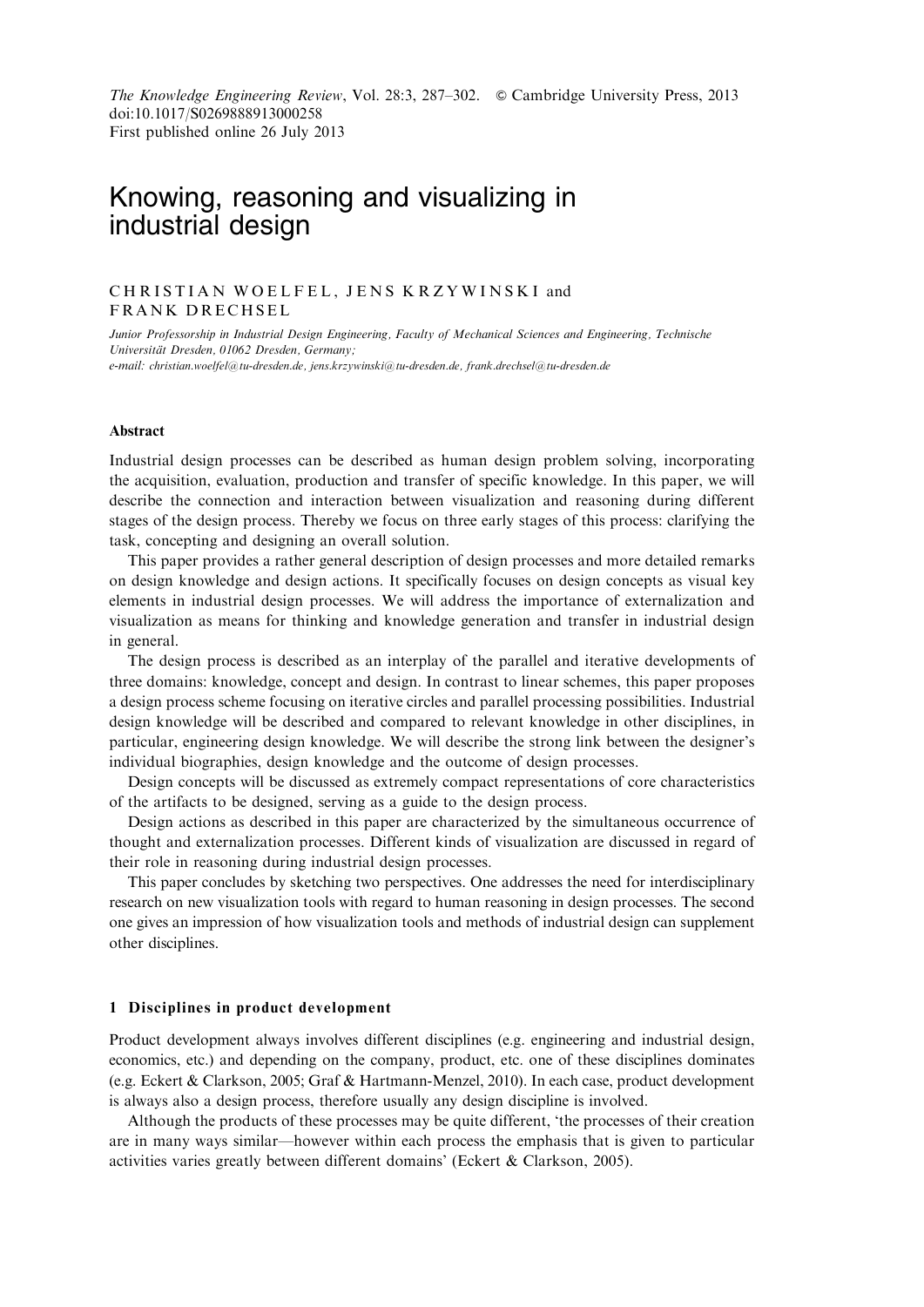

Figure 1 A model of user experience in industrial design, correlating to the model of Anderson ([2006\)](#page-14-0)

Designing is creating and developing new objects or processes. Beside many other things these objects can be products, machines or systems (see Dörner, [2002](#page-14-0)). Designing requires certain competences, skills and first of all the knowledge of the designer. A general definition of design which links to knowledge is given by Hatchuel and Weil ([2003\)](#page-14-0): 'Design is a process by which something unknown can intentionally emerge from what is known.' This concerns especially original designs, where objects are designed from scratch. However, it must be stated that in practice 'Most designs are created by evolution from existing designs' (Eckert & Clarkson, [2005\)](#page-14-0).

Industrial design takes an holistic approach on the creation of objects. It addresses user needs and the emotional relationship between human and product. (cf. Steinmeier, [1998](#page-15-0)), making the identity of an object apparent (see Eckert & Clarkson, [2005;](#page-14-0) Florida, [2005\)](#page-14-0). The success of a product does not only depend on its function and usability, but also from bringing 'joy and excitement, pleasure and fun, and yes, beauty, to people's lives' (Norman, [2004\)](#page-15-0). Originating from human–computer interaction disciplines, this relationship has been given more attention recently by use of the terms experience and experiencing in industrial design (e.g. Press & Cooper, [2003](#page-15-0); Schifferstein & Hekkert, [2008](#page-15-0)). Many models of user experience have been published in the recent time. A comprehensible example is the model of user experience in interaction design given by Anderson ([2006\)](#page-14-0), who describes the relation between products and experiences by the use of a comprehensible pyramid model which relates to Maslow's Hierarchy of Needs ([1943\)](#page-15-0). Applying this model to industrial design means that products must not only be functional, reliable and usable (lower levels), but also be convenient, pleasurable and meaningful (upper levels) to users (see Figure 1). Experiencing is a holistic process, involving all sensory organs. Usually, the most important element of experiencing is visual perception, thus visualization is essential to industrial design processes, as we will explain more in detail below.

Creating products in engineering design involves basic, mathematical, engineering and natural science aiming at function and fit (Eckert  $\&$  Clarkson, [2005](#page-14-0)). Engineering design pays attention to material, technological, economical, legal, environmental and human constraints (Pahl et al., [2007](#page-15-0)), whereas human constraints are named in the last place. In practice, these are often reduced to ergonomic aspects (Kranke, [2008](#page-15-0)). Methods concerning user experience are absent in traditional engineering design. Furthermore, engineering designers are kept away from specifying requirements related to user experience by marketing departments of many companies occupying userrelated issues. According to Pahl *et al.* ([2007](#page-15-0)), design problems are abstracted and decomposed to sub-problems. This leads to a problem-oriented process in engineering design. Engineers do hardly consider solution-oriented processes to be efficient and appropriate (Brezing, [2006\)](#page-14-0). On the contrary, industrial design 'is not a matter of first fixing the problem and then searching for a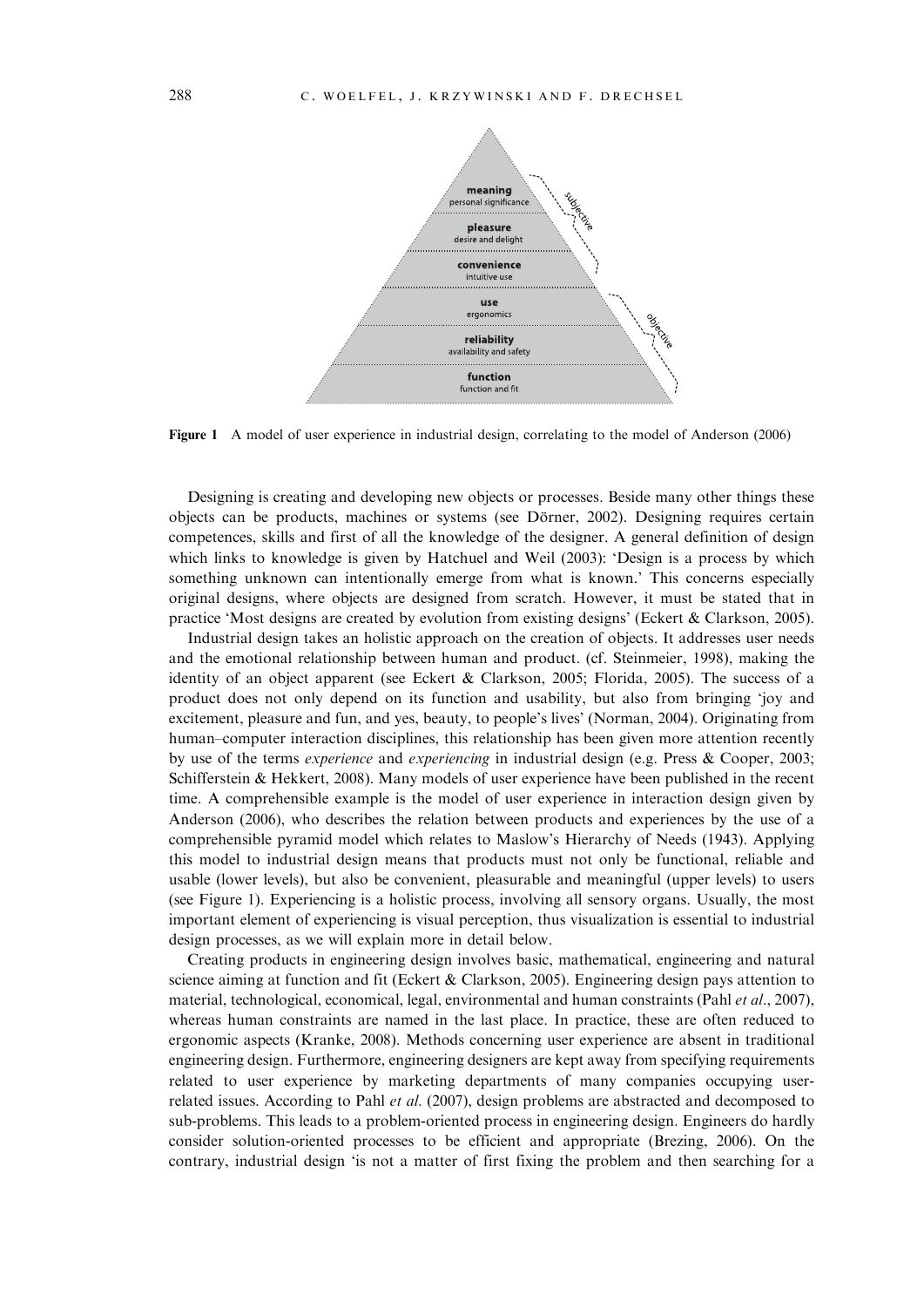

Figure 2 The relationship between user, product and technology in collaboration with different disciplines in product development

satisfactory solution concept' (Dorst & Cross, [2001](#page-14-0)) but it rather is characterized by parallel development of problem formulation and holistic representations of a solution. Thus, Dorst and Cross [\(2001\)](#page-14-0) name two design spaces—problem space and solution space, which are connected by information interchange and iterative co-evolution.

Although industrial design among other related disciplines belongs to the engineering designer's most important partners in product development (Jonas, [1995\)](#page-15-0), there are still preventable difficulties that hinder an efficient collaboration across the design domains (Reese, [2005;](#page-15-0) Kranke, [2008\)](#page-15-0). From an engineer's perspective, industrial design aims are sometimes not plausible and complicate the engineering design process (Brezing, [2006\)](#page-14-0). One constantly recurring example is the dissent on the importance of certain shapes or curves sometimes ignored by engineers on one side and extensive re-engineering provoked and sometimes underestimated by industrial designers on the other side. In addition to that, different cultures, tools, terms and work styles of the disciplines often hinder understanding, acceptance and effective collaboration or even prevent it (Reese, [2005;](#page-15-0) Kranke, [2008\)](#page-15-0). Despite the fact that industrial design issues are often considered being unimportant or bothersome in engineering design processes, aspects of human experiencing almost always influence the success of the products developed. The other way round, technical conceptualization is also essential especially in the early stages of industrial design processes. Thus, a strict separation between engineering and industrial design development is not possible and moreover inappropriate.

Figure 2 illustrates how aims and thus views on the object as well as decision making differ in industrial design and engineering design. It can be seen that the core and overlap of both disciplines is the product (i.e. the object to be designed), whereas user and technology are not linked directly. This is the reason why some industrial designers see themselves as advocates of the users. Ideally, engineering and industrial design integrate not only in product development processes but also in individual product developers. There is an ongoing trend in education which pays regard to this need in a variety of branches. However, in many cases engineers and designers have different educational and professional backgrounds. Their connection within the development process is the product. As this is usually not present especially during the early stages, descriptions and visualizations of problem and solution approaches are essential elements of the collaboration between the design disciplines.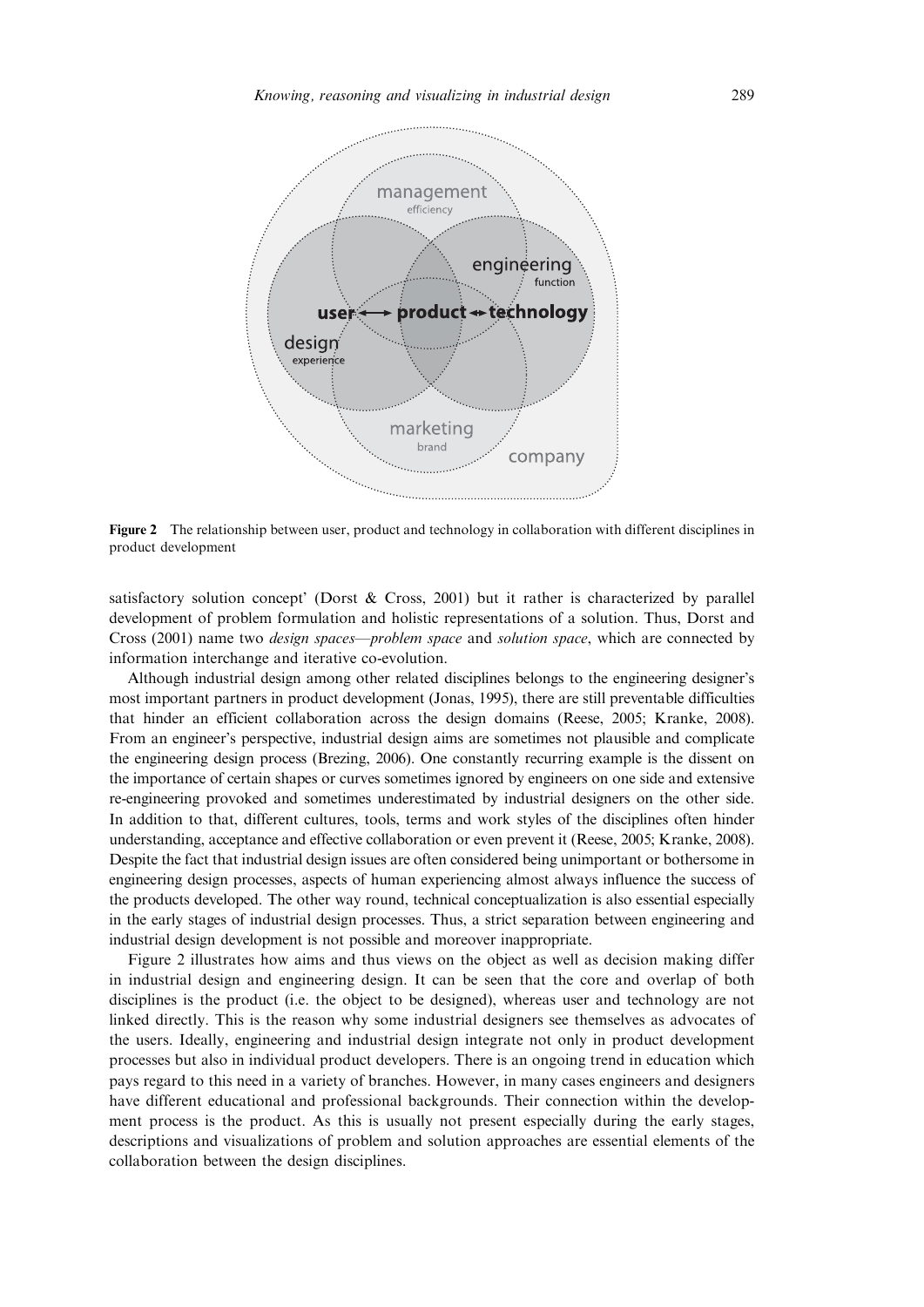

Figure 3 A linear model of the early stages of the design process



Figure 4 The parallel and iterative loops of clarification, concepting and designing, translated from Drechsel [\(2008](#page-14-0))

## 2 Steps and loops in the design process

The important early stages of design processes are characterized by the interplay of the parallel and iterative development of three domains: knowledge, concept and design. The scheme presented in Figure 4 does not contradict established design process models. Most design process models are presented as linear process consisting of subsequent phases (e.g. Pahl et al., [2007\)](#page-15-0). Many of these models imply iterative loops between the phases as shown in Figure 3. However, these loops usually receive only little attention. In contrast, the schema presented in Figure 4 focuses on iterative and parallel development of clarification, conceptualization and designing, all three domains being connected to each other.

As we will describe in detail further below, visualization is essential to this iterative and parallel development in order to make complex issues transparent, to understand the underlying structure and to identify objectives. One particular example for visualization tools is the mood board, which is widely used and accepted in different design disciplines when it comes to defining objectives concerning human experiencing. A mood board usually is a collage of photographs, material probes and sometimes words or phrases (see [Figure 5](#page-4-0)). It visualizes contexts of user life, the market or the product itself (Bürdek, [2005](#page-14-0)). 'Mood typically refers to a diffuse affective state that is of lower intensity than emotion, but considerably longer in duration  $[\dots]$ .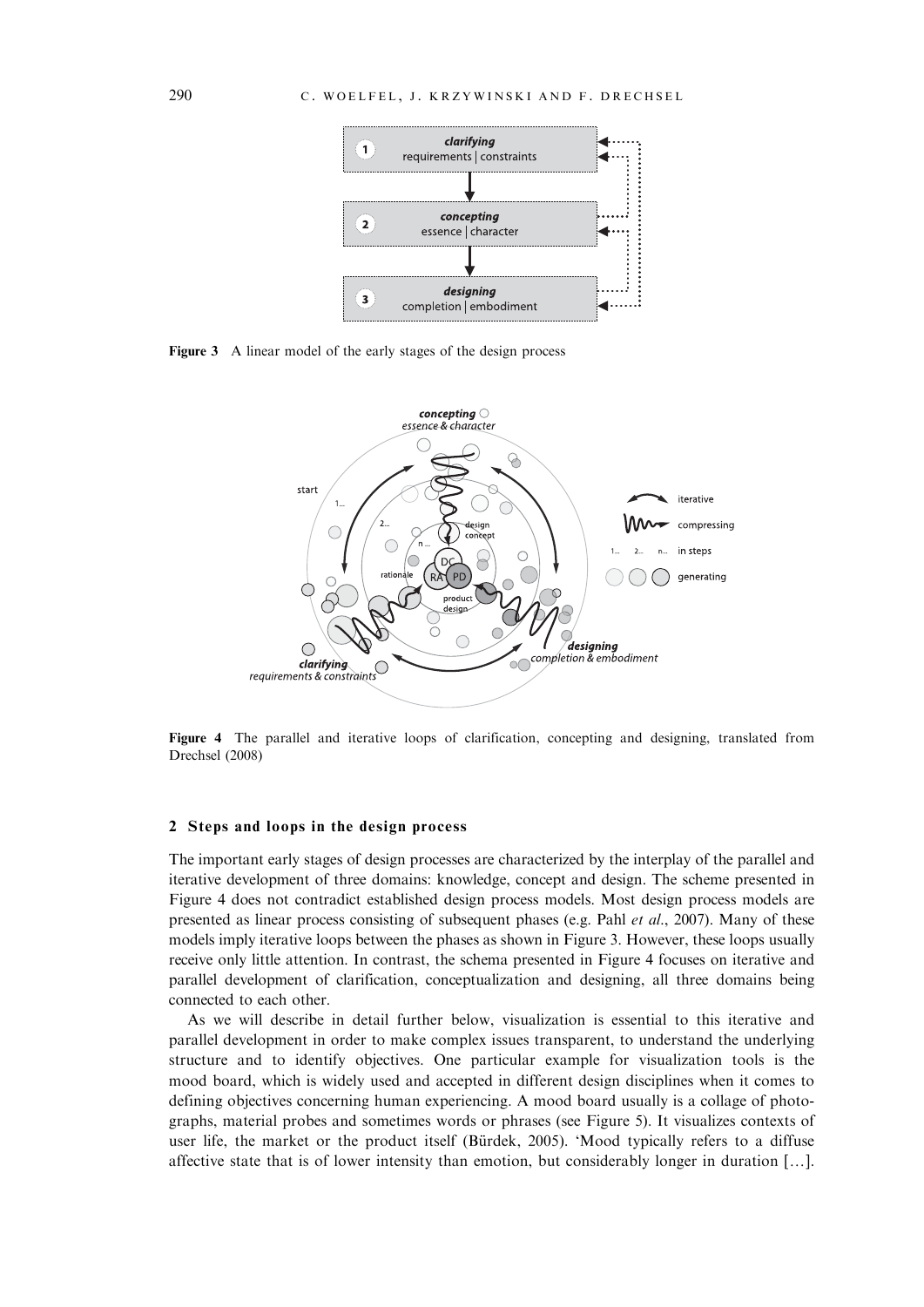<span id="page-4-0"></span>

Figure 5 A refined mood board entitled 'Danger Doll' for the development of a small race car by student Kimberly Clayton (Technische Universität Dresden, Germany)

Whereas emotions are acute, moods evolve gradually over time' (Desmet, [2008\)](#page-14-0). Thus, mood boards are not only used at one early stage but also referred to and refined through the further design process.

# 3 Clarifying: knowledge evaluation and reasoning

# 3.1 Knowledge in product development

Not only the first stage but also the whole design process is characterized by the acquisition, evaluation, production and transfer of knowledge. Knowledge is an essential fundament of designing. It serves as a basis for understanding and reinterpreting the task, for clarifying constraints and contradictions, for developing concepts and for designing the object in engineering and industrial design. But there are certain kinds of knowledge that are relevant for the disciplines involved. Obviously, there are differences between knowledge required by industrial designers and by engineering designers at the start of a design process.

The term *design knowledge* has many interpretations from a number of disciplines. As a result there are many intersections and some contradictions in terminology and content. Therefore a definition of a cohesive model of design knowledge is quite difficult. We use the term design knowledge in the sense of prescriptive object knowledge according to van Aken's ([2005\)](#page-15-0) categorization of design knowledge.

# 3.2 Design knowledge is not at hand

Design knowledge is *not knowing* (Jonas, [2004](#page-15-0)). At the start of a design process, designers have no concrete image of the goal they could aim at. They know just a few constraints and contradictions as well as little about the path leading to it. Notions about the process, the environment and implementation of the design object do exist, but these are neither precise nor verifiable (Lawson, [2006](#page-15-0)). This is the case for both industrial and engineering design, when the task is about designing objects which do not exist in any form yet (original designs, Pahl et al., [2007](#page-15-0); new product development, Cagan & Vogel, [2002;](#page-14-0) Ulrich & Eppinger, [2003](#page-15-0)). In practice, engineering design is often concerned about *adaptive design* and *detail design*. In contrast, industrial design more often has to create objects from scratch, has shorter project duration and a larger number of different projects. Usually, the development of highly complex products involves more engineers than industrial designers; many engineers are engaged with detail problems framed by rather rigid requirements. Therefore the problem of not knowing tends to be more present in industrial design.

Not knowing is also linked to uncertainty and decision making. In engineering design, decisions are mainly concerned about function and fit, they are made objectively as far as possible or appropriate. There is a huge variety of methods for each stage of the engineering design process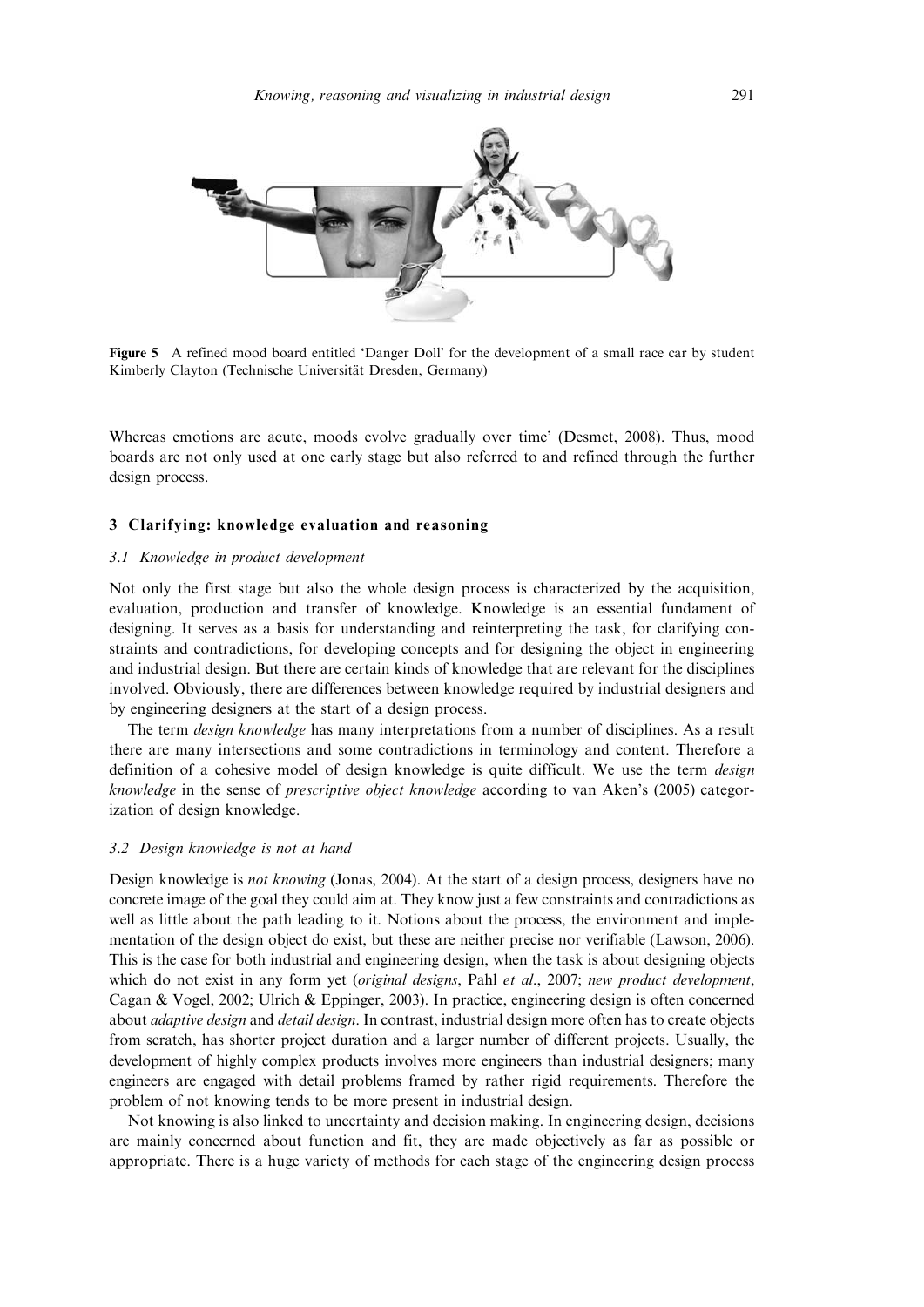

Figure 6 Neuro-scientific models of human memory and knowledge as summarized and applied to industrial design by Uhlmann & Schulze ([2007\)](#page-15-0)

(Roozenburg & Eekels, [1995](#page-15-0); Cross, [2001;](#page-14-0) Pahl et al., [2007\)](#page-15-0). If applied, they support systematic considerations and thus enable rather objective decisions. In industrial design, decisions are usually made rather subjectively (Eckert  $\&$  Clarkson, [2005](#page-14-0)). We have observed that inexperienced designers (i.e. students) feel inconvenient when there is no objective rule for making decisions, especially in the early stages of the design process (Woelfel, [2008](#page-15-0)). This is also a facet of not knowing.

Design knowledge, for a large part, is knowledge that exists but cannot be expressed in words. According to Polanyi ([1967\)](#page-15-0) this tacit knowledge cannot be converted into explicit knowledge. Nonaka and Takeuchi ([1995\)](#page-15-0) presented the SECI model (Socialization, Externalization, Combination, Internalization), which describes how explicit (design) knowledge can be internalized to implicit (design) knowledge and vice versa. There has been some discussion whether tacit knowledge can be directly converted into explicit knowledge. However, tacit (design) knowledge can serve as the basis for generating explicit (design) knowledge (Rust, [2004](#page-15-0)). This is the case in both industrial and engineering design. The use of tacit knowledge in design processes leads to unconscious decisions, which can be observed as intuitive actions and are to some degree a reason for misunderstandings between the disciplines involved in product development. However, those decisions are not made without being connected to a certain fundament; they are based on (tacit) design knowledge. To some extent, tacit design knowledge is transferred into explicit knowledge during the design process. This will be described further below.

#### 3.3 Design knowledge is episodic and prior knowledge from socio-cultural everyday life

Knowledge used by designers can also be described by the use of neuro-scientific taxonomic models of human memory (summarized by Uhlmann & Schulze, [2007,](#page-15-0) see Figure 6). According to these models, there are two main categories: *procedural knowledge* and *declarative knowledge*, subdivided into *factual* knowledge and episodic knowledge. During the design process, all of these knowledge categories are used, but in the early stages of the design process the focus lies on declarative knowledge, including factual and episodic knowledge. The occurrence of both episodic and factual knowledge can not only be observed in verbal data (e.g. Lawson, [2004\)](#page-15-0) but also in drawings (Uhlmann & Schulze, [2007](#page-15-0)). In industrial design, episodic knowledge plays a very important role. The same has been proven for engineering and other problem-solving disciplines (Visser, [1995](#page-15-0); von der Weth, [2001\)](#page-15-0), despite it is rarely or not taken into account in academic engineering design methodology.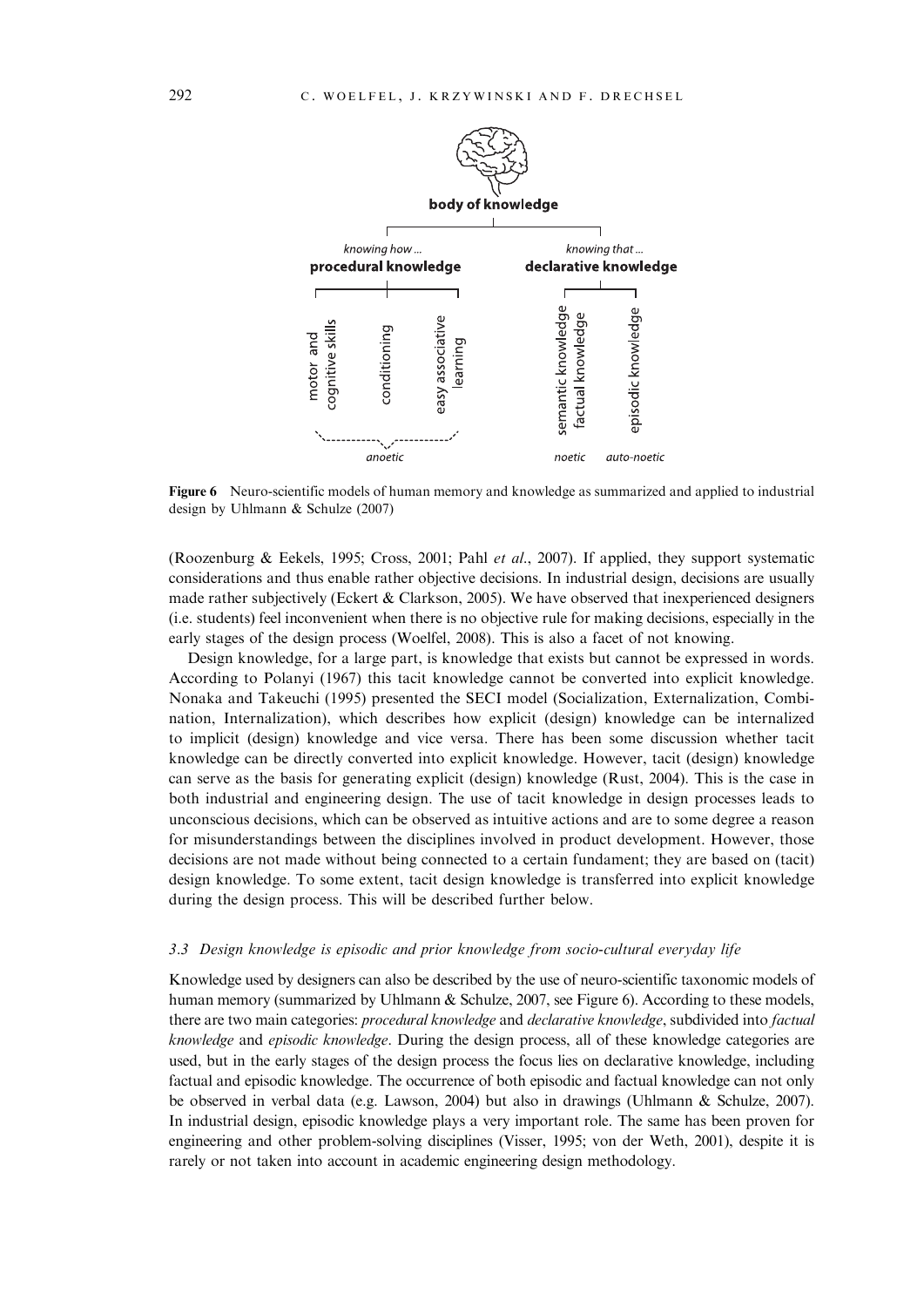Phases of systematic and opportunistic behavior alternate while designing. During opportunistic phases, designers recall previous tasks or problems that they have solved in a certain manner and apply them to the problem at hand, even in cases in which a systematic approach might lead to another, possibly better solution (Hacker, [2005\)](#page-14-0). The (unconscious) use of prior knowledge can be observed in many disciplines (Schön, [1983\)](#page-15-0), and studies show that it is inevitable (von der Weth, [1994\)](#page-15-0). In contrast to the field of engineering, design cultivates this behavior (Cross, [2003](#page-14-0); Lawson, [2004\)](#page-15-0). Many studies suggest that design knowledge is to a large extent everyday knowledge (Lawson, [2004;](#page-15-0) Visser, [2006](#page-15-0); Uhlmann & Schulze, [2007](#page-15-0) and others), that is, it is not solely the knowledge gained from schooling or work, but knowledge from the entire day-to-day life of the designer. One reason for this may be the focus on the relationship between humans and objects in industrial design processes. User's experiencing and acceptance of designed objects to some degree depend on their socio-cultural background. Assuming this, one could state, the more socio-cultural knowledge designers have, the better they can meet the needs and expectations of users. This socio-cultural knowledge is gained through the whole life but only to a little extent from work or education.

Many tangible and intangible socio-cultural references contribute to the industrial design process. Studies have shown that the extensive use of everyday knowledge in the sense of socio-cultural references have a positive influence on industrial design processes (Strickfaden, [2006](#page-15-0)). There is a strong connection between episodic knowledge and everyday knowledge, so it can be concluded that everyday knowledge also has an impact on engineering design, though to a lesser extent.

### 3.4 Design knowledge is about experiencing

Finally, design knowledge is about experiencing. As described above, in contrast to engineering, industrial design focuses on the experiential relationship between the design object and the user. This experience is an individual one, and the evaluation of the object tends to be holistic. These judgements include objective as well as subjective and emotional criteria, even for the object's technical functions.

The example shown in [Figure 8](#page-7-0) is an original design (new product development) of a modular multi-axial textile machine. Within problem visualization, a very complex and heterogeneous non-modular predecessor has been illustrated and embedded into the ideal of a clearly arranged and easy to operate structure (Figure 7). This leads to a design concept in a very early stage, delivering a clear definition of the goal of the development process. Being present during the further



Figure 7 Problem visualization of a high-tech knitting machine by student Camillo König (Technische Universität Dresden, Germany)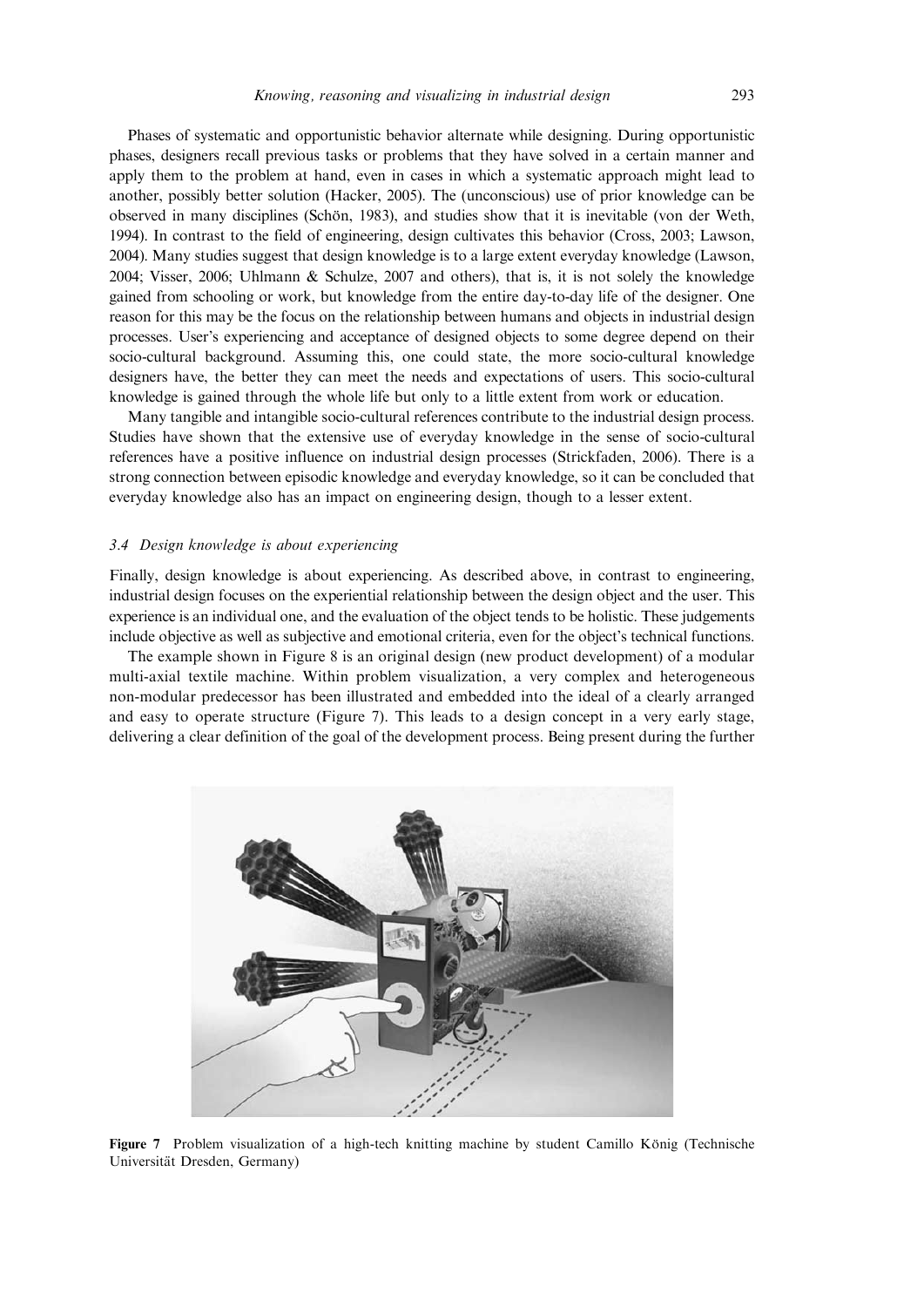<span id="page-7-0"></span>

Figure 8 Final design solution of a high-tech knitting machine with several weft insertion systems by student Camillo König (Technische Universität Dresden, Germany)

design process, the concept found its correspondence in an innovative and clearly arranged textilecovered machine.

## 3.5 Design knowledge is a basis for design concepts

In sum, design knowledge can be described as knowing and not-knowing, as implicit and explicit, as factual and episodic, as prior knowledge from professional and socio-cultural everyday life, as objective, subjective as well as rational and emotional knowledge. These attributes are quite diverse. However, they are a suitable fundament for understanding knowledge as a key for visualization and reasoning in design processes. This knowledge serves as a basis for clarifying the task, constrains and contradictions as well as to substantiate the design concept and the final design itself.

#### 4 Concepting: knowledge consolidation and visualization

#### 4.1 Concepts in engineering and industrial design

According to Keinonen and Roope ([2006\)](#page-15-0), 'Concepting is a relatively new idea within product development.' Despite a large variety of publications about design concepts and related creative techniques, the process of concept creation in industrial design remains vague. Within the design process, all other phases appear to be investigated much more intensively. 'Conceptual design is an important phase of the design process. However  $[\,\ldots\,]$ , design theory and methodology has little to offer in support of this crucial activity' (Roozenburg, [1993\)](#page-15-0).

The creation of a design concept is not necessarily built up on rigidly ordered sequences. Explanations for that can be extracted from psychological work on problem solving (see, e.g. Dörner, [2002](#page-14-0)). Others (e.g. Roozenburg, [1993\)](#page-15-0) name abductive reasoning as the key action during concept development. 'Innovative abduction is the key mode of reasoning in design and therefore highly characteristic for this activity. But it is not unique to design. In both science and technology, and in daily life, abductive steps are taken in the search for new ideas' (Roozenburg, [1993](#page-15-0)).

In order to be able to applicate industrial design concepts to engineering design, it is necessary to outline the differences between definitions of concepts in those disciplines. Thus, three different concept types are described below:

1. Most development-oriented concept models developed by economics are based on the complete product development process including marketing and sales activities. 'A concept is a description of the form, function, and features of a product and is usually accompanied by a set of specifications, an analysis of competitive products, and an economic justification of the project' (Ulrich & Eppinger, [2003\)](#page-15-0).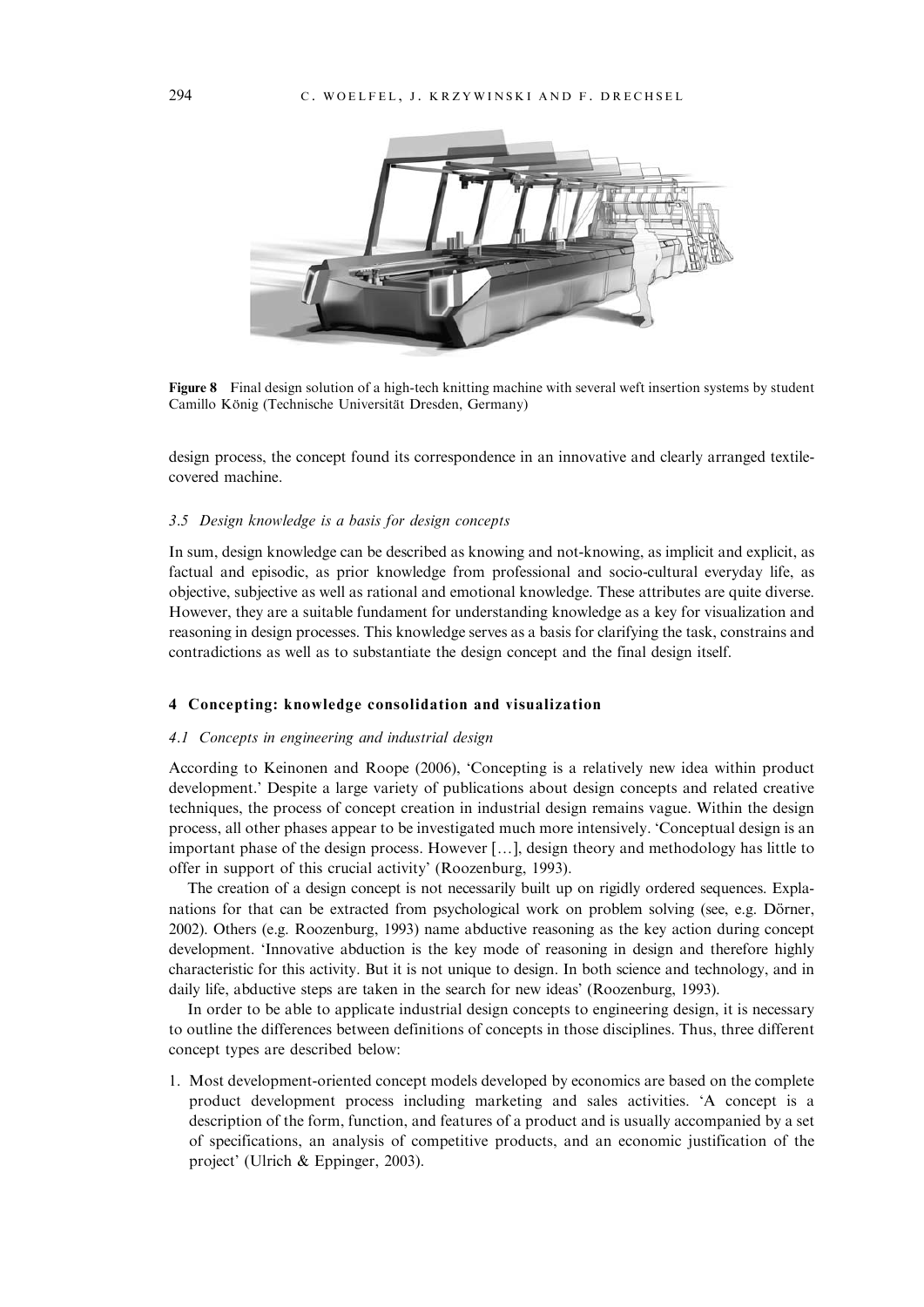- 2. In engineering design, concepts are technically and functionally determined and emphasize on the constructional structure 'A principal solution is an idealized representation (a scheme) of the structure of a system, that defines those characteristics of the system that are essential for it's functioning' (Roozenburg, [1993\)](#page-15-0). Conceptualization in engineering design has been deeply regarded by Pahl et al. ([2007\)](#page-15-0). Requirements list and function analysis make up a product concept in engineering design. This correlates to technical function and fit being the main aims of engineering design processes as described in the first part of this paper.
- 3. In industrial design as well as in certain other design disciplines such as interaction or transportation design, design concepts focus on experiencing, determining the identity and character of the object. The industrial design concept defines the aim of the design process, serving as a nucleus which incorporates 'all essence-determining characteristics of the coming product in it' (Uhlmann, [2005\)](#page-15-0). An industrial design concept also can be described as something which enables the product to be itself. A good concept leads to a design, which exposes the native character of the object and has nothing to do with an exercise in styling and trying to be different (Morrison, [2006](#page-15-0)).

Industrial design concepts are abstract goal definitions that require interpretation and embellishment, whereas engineering design concepts are usually processed straightforward. The specifics of industrial design concepts are described in detail below.

#### 4.2 Existence, function and characteristics of design concepts

A design concept exists as key element of the design process in industrial design. In a recent study, such a concept has been traced in three out of four examined design projects (Krzywinski, [2008](#page-15-0)). In each case it exists at least in its basic rather than formal or functional approach. In most cases it is significantly broader and substantial. Accordingly, the relevance of a design concept can be confirmed, in particular for the early phases of the design process.

Design concepts are highly concentrated starting points of the design process. Thus, they can be called nucleus (of the design), while acting as guidelines to the artifacts. The design concept provides a clear aim for the object to be designed. The completeness of such concepts has been evaluated by qualitative content analysis. The system of categories applied has been developed from theoretical and empirical data. As an outcome of the study, it can be stated that the quantity and the density of informational content, as well as the more or less conscious utilization of the concept, strongly depend on the designer. In contrast, the creation and use of an industrial design concept is rather independent from the specific design problem.

Industrial design concepts are subjective. The subjectivity of design concepts is documented in [Figures 9, 10](#page-9-0), [11](#page-10-0) and [12](#page-10-0). Design concepts are generally influenced by the designer's biography, by their knowledge and socio-cultural background (please refer to Section 3.3 above). The use of this knowledge and the biographic imprint are keys to a vivid and individual industrial design concept. Despite this subjectivity, a transfer of industrial design concepts to other designers and tasks is possible. This can be observed, for example, in larger companies where designers proceed with design processes that have been handled by other designers before. The result is a personal interpretation and thereby a certain adaptation of the original.

# 4.3 Design concepts as tools for different design disciplines

In addition to the general statements about industrial design concepts, it is interesting to know, whether such experience-focused concepts are existing or applicable in different design disciplines. It can be confirmed that functions of the design concepts—namely nucleus and guiding principle are similar in different design disciplines. Due to different tasks, objects and knowledge bases, the quantity and quality of substantial contents of industrial design concepts can differ. This may affect formal considerations as well as ergonomics among others.

The example of the wheel loader shown in [Figure 13](#page-10-0) illustrates how industrial design concepts can be applied on engineering design tasks. The design process started with an extensive requirements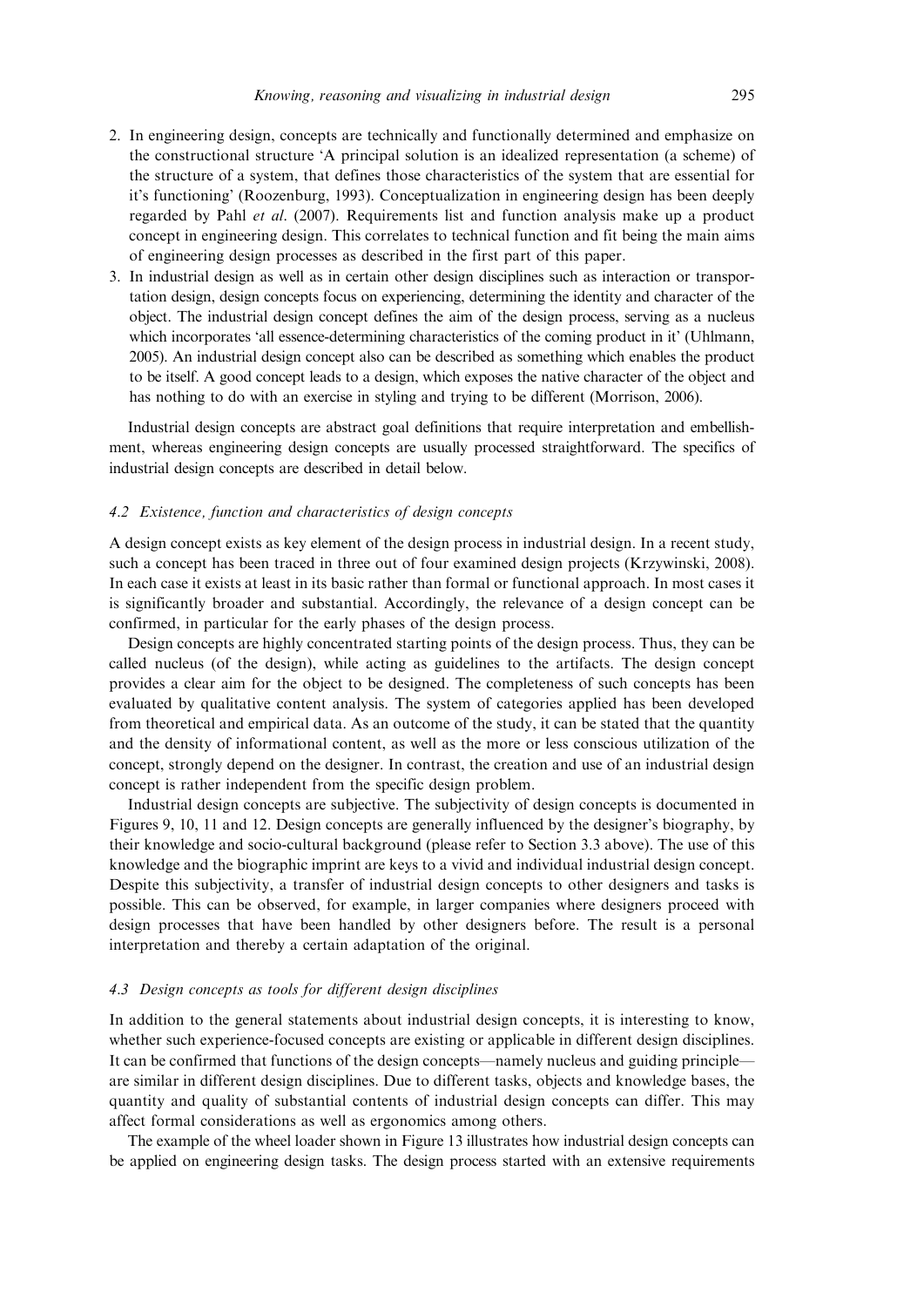<span id="page-9-0"></span>

Figure 9 Concept sketch for tractor project by student Christoph Prössler (Pforzheim University, Germany)



Figure 10 Final design solution for tractor project by student Christoph Prössler (Pforzheim University, Germany)

list, which alone would have surely led to a sufficient technically solution. With the inclusion of an experience-focused industrial design concept (see [Figure 14\)](#page-11-0), the designer was able to make the product character more explicit.

Mood board, mood words, personas (describing prototypical users, see Cooper *et al.*, [2007\)](#page-14-0), user scenarios (describing the user's environment and time) and user stories (describing the user's relation to the objects to be designed) can support concept creation. The design concept stage is characterized by highly processed and compressed knowledge, represented by the high density of visual information.

# 5 Designing: knowledge application, visualization and evolvement

Considering design concepts being based on consolidated and compressed knowledge, the actual designing—also referred to as design actions—applies this knowledge to geometry. Besides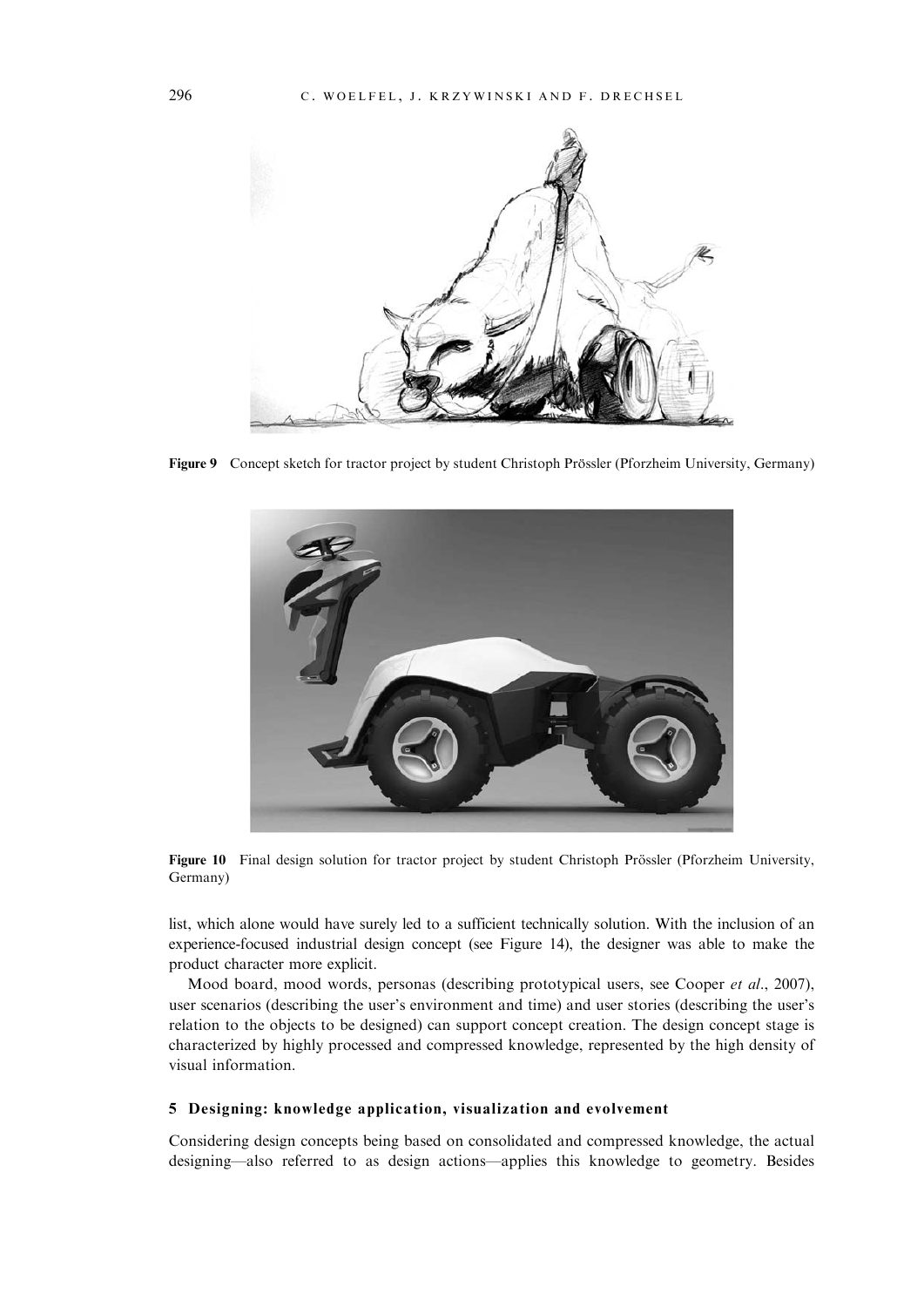<span id="page-10-0"></span>

Figure 11 Concept drawing (royal hot air balloon) and first sketches for upper range car by student Christoph Prössler (Pforzheim University, Germany)



Figure 12 Final design for the upper range car by student Christoph Prössler (Pforzheim University, Germany)



Figure 13 Final design solution of a wheel loader by student Christian Mogel (Technische Universität Dresden, Germany)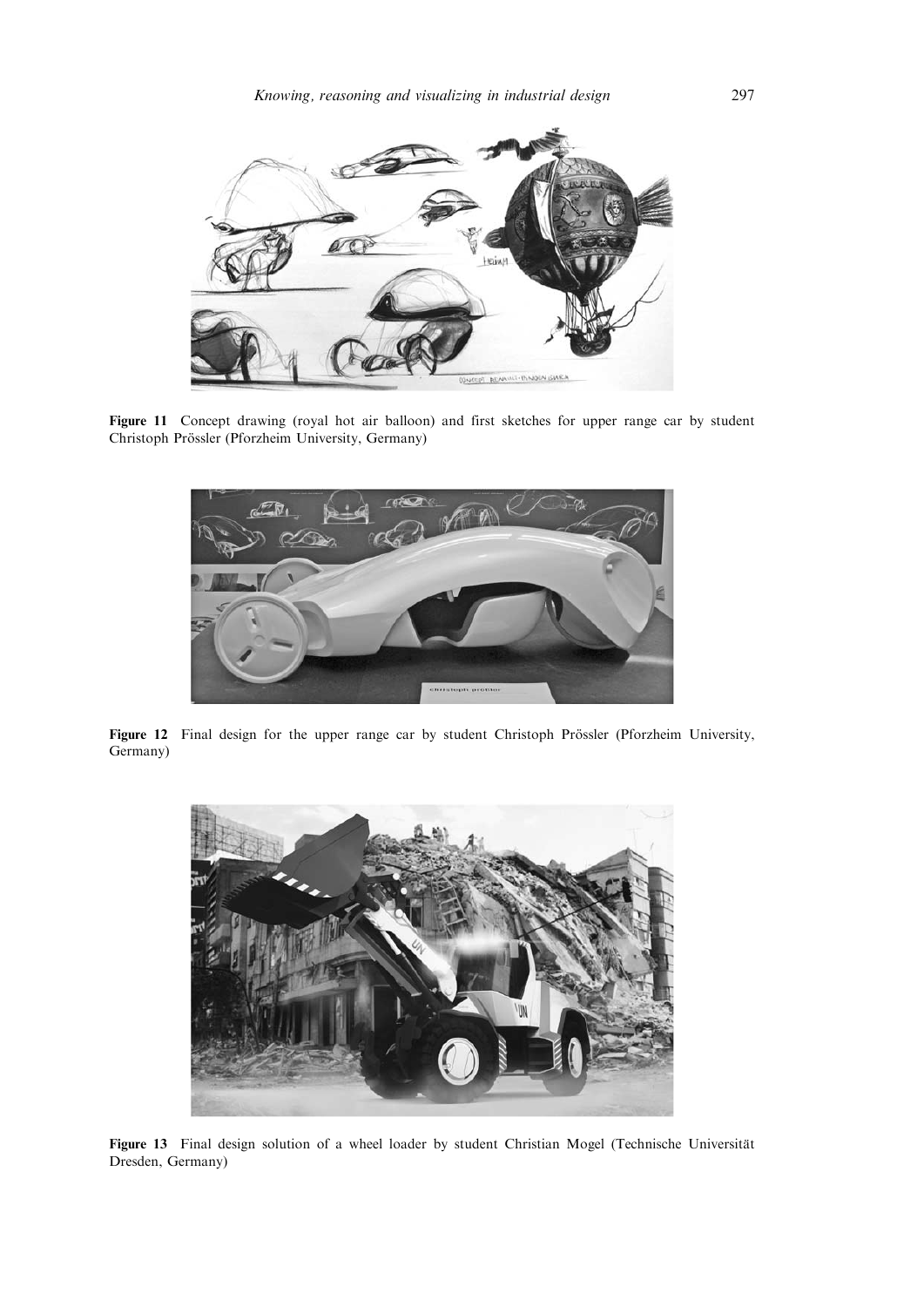<span id="page-11-0"></span>

Figure 14 Mood board, part of a design concept for a wheel loader by student Christian Mogel (Technische Universität Dresden, Germany)

applying, visualizing and evolving knowledge, designing is to a large extent based on the simultaneous occurrence of thought and visualization processes (Sachse, [2002\)](#page-15-0). The result of each operation is recycled through the sensory organs and leads to further thinking. The use of sketches as means of reasoning has been observed in designer's but also in children's drawing processes (Goldschmidt, [2003](#page-14-0)). In design there are different kinds of externalizations which can be used as means for knowledge externalization and evolvement. Most important are drawings, but also verbal representations, other visual representations such as mood boards, computer-aided design (CAD) and physical scale models as well as prototypes are used to transfer (tacit and other) design knowledge into external representations. These representational objects are then judged and serve as a basis for new (tacit and other) design knowledge in the designer's mind.

The importance of drawings (sketches, renderings, etc.) in industrial design is based on their tolerance against inevitable vagueness in early stages of the design process. As explained above, industrial design processes can be described as solution-oriented problem-solving processes, where a holistic approach is taken to develop details from general solutions. This means that the designer loosely defines the shape of an object without knowing about further (geometric) details. In drawings, those shapes can be visualized without bothering about the details. The shape can be evaluated for experiential aspects. Other people involved in product development, for example, managers, can also evaluate the shape but also accept its incompleteness. In contrast, CAD models require definite geometry of every part of the object which is hardly possible and definitely not useful in early stages of industrial design processes.

Aptitude and proficiency in representational design must be readily available in order to be used routinely and automatically. Visualization should require very little mental capacity during a representational design act. The two steps of the above mentioned model of externalization and internalization during designing can be further divided into five steps of evaluation, anticipation, decision, application and feedback (Uhlmann, [2005](#page-15-0); Woelfel & Uhlmann, [2008\)](#page-15-0):

- 1. Evaluation of an input status with regard to correctness and appeal. This input usually is the output of the previous design action.
- 2. Mental anticipation of a new status based on the previous evaluation and of operations that could invoke this new status.
- 3. Decision about the possible operations and anticipated result.
- 4. Execution of selected operations.
- 5. Review results—has the intended result regarding correctness and appeal been achieved?

The output of step 5 usually is input of step 1, until the designer is satisfied and moves his focus to (other) detail problems.

Looking at these five steps, skills and competences necessary for successful designing can be identified. These can be analyzed in novice designer's processes in order to select approaches for improving their skills, competences and thus their design processes and outcomes, for example, in education.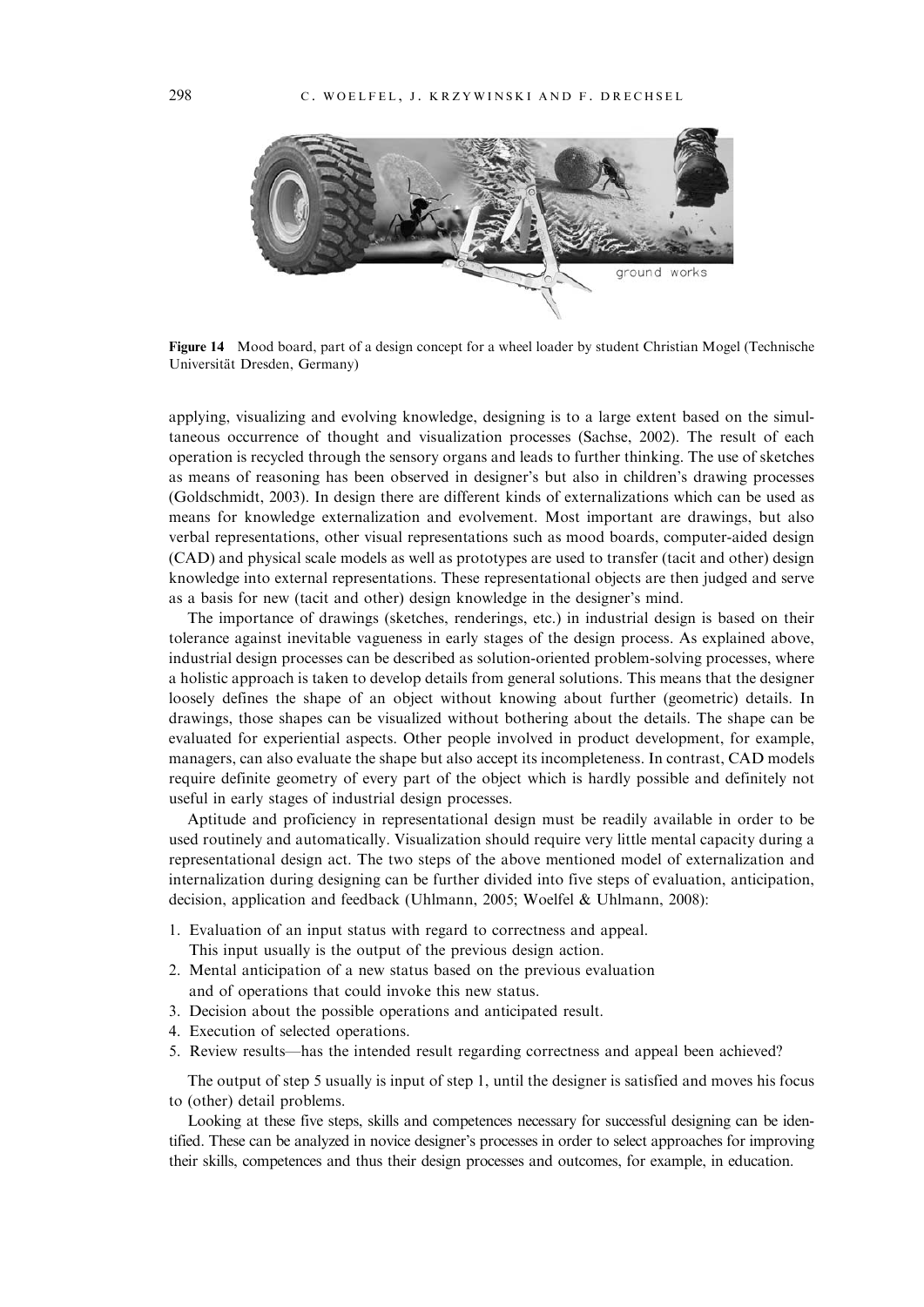

Figure 15 Simultaneous occurrence of thought and visualization in designing according to Sachse [\(2002](#page-15-0))



Figure 16 Explanatory model: two-step-method (Woelfel & Uhlmann, [2008\)](#page-15-0)

The model of Sachse referred to in Figure 15 has been developed as a model for design action in engineering design. However, it can be applied to industrial design as well. The five steps described above can also be applied to both engineering and industrial design. The main difference between both design disciplines is found in step 1, where evaluation depends on an holistic judgement consisting of two separate judgements of correctness and appeal (Uhlmann, [2005](#page-15-0)). Considering the different aims and knowledge bases described in this paper, we can assume that in engineering design the (rather objective) judgement of correctness is predominant, whereas in industrial design the (subjective) judgement of appeal is equally important, as the judgement of correctness (see Eckert & Clarkson, [2005](#page-14-0)). In any case, experienced designers make their holistic judgements rather intuitively. For educational use the five steps can be recombined into only two steps, resulting in the two-step method shown in Figure 16. We use this two-step method as a mean for teaching basic design methods.

# 6 Perspective

Going a step further would mean using virtual products (animated or not) as visualizations for the design process. Designing in virtual reality means working in hybrid environments between geometric visualization and thoughts. This definitely helps the designer (engineering or industrial) to reduce the gap between internal knowledge and external representation, and may lead to faster design processes and decisions. Considering the fuzziness of sketching, one major problem becomes obvious: the necessary modeling makes every geometric data very strict and definite,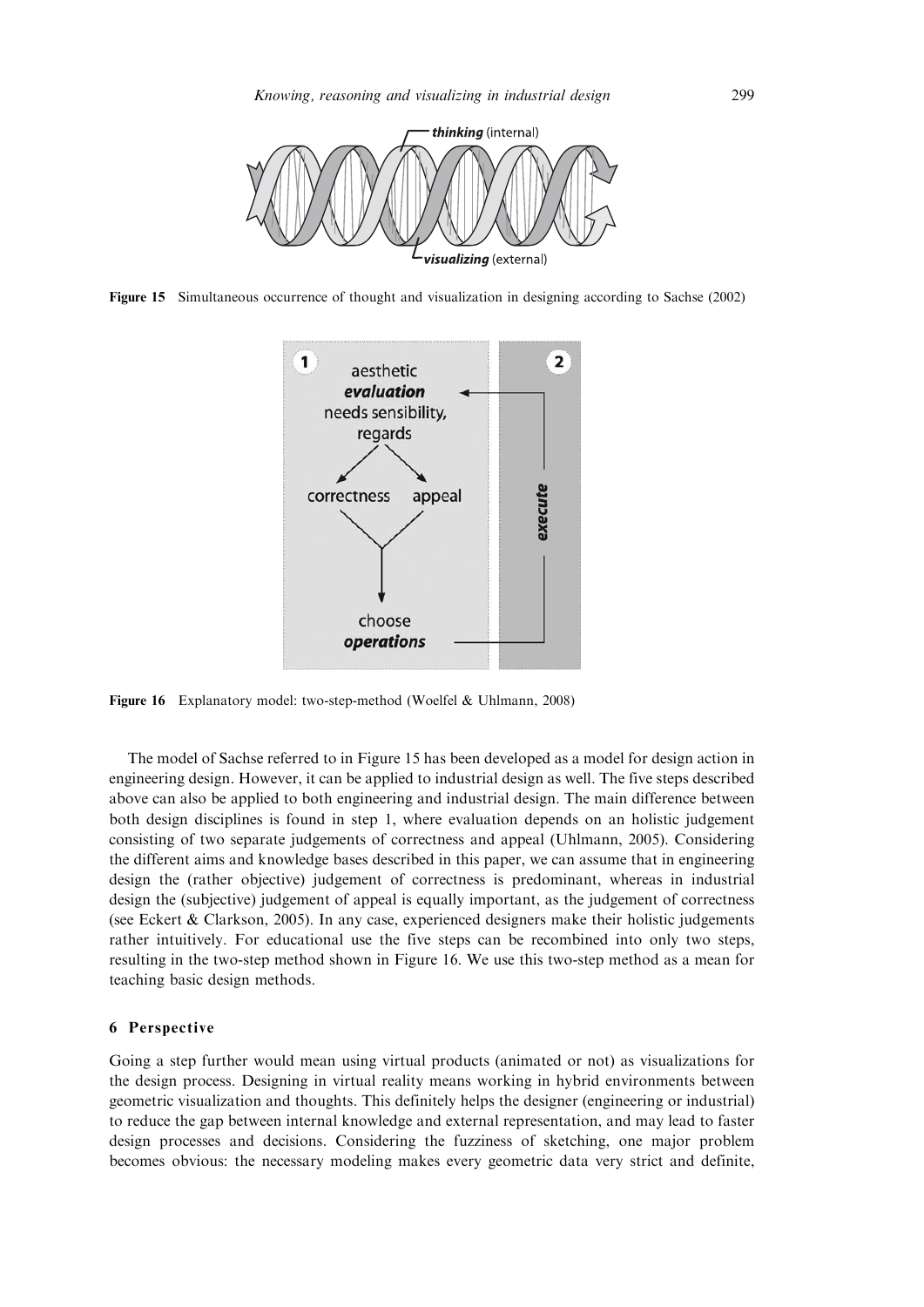

Figure 17 Engineering students (Aachen University, Germany) browsing through mood images (left) and arranging selected ones to a basic mood board (right)



Figure 18 Two basic mood boards for a hand-held wood router composed by engineering students (Aachen University, Germany) from given images

somehow inflexible and clumsy even in early stages of the design process. Until now, appropriate tools for three-dimensional sketching and modeling are still missing. Unfortunately, there are only few promising attempts to overcome this problem (e.g. Bae et al., [2008\)](#page-14-0). More interdisciplinary research involving all stakeholders is necessary in this field.

The example of three workshops accomplished at Aachen University, Germany, gives an idea, how teaching industrial design methods combined with visualization tools can change development processes. We offered the program to 12 students of mechanical engineering (Figure 17). The core element of the workshop is the industrial design concept as described in this paper. The concepts have been created by accomplishing three steps: scenario building, user story and description of the object's essence. These steps are prototypical methods of industrial design, combining reasoning and visualization. The development of the mood board itself was supported by 200 given pictures, from which up to five were selected and arranged as a mood board (Figure 18).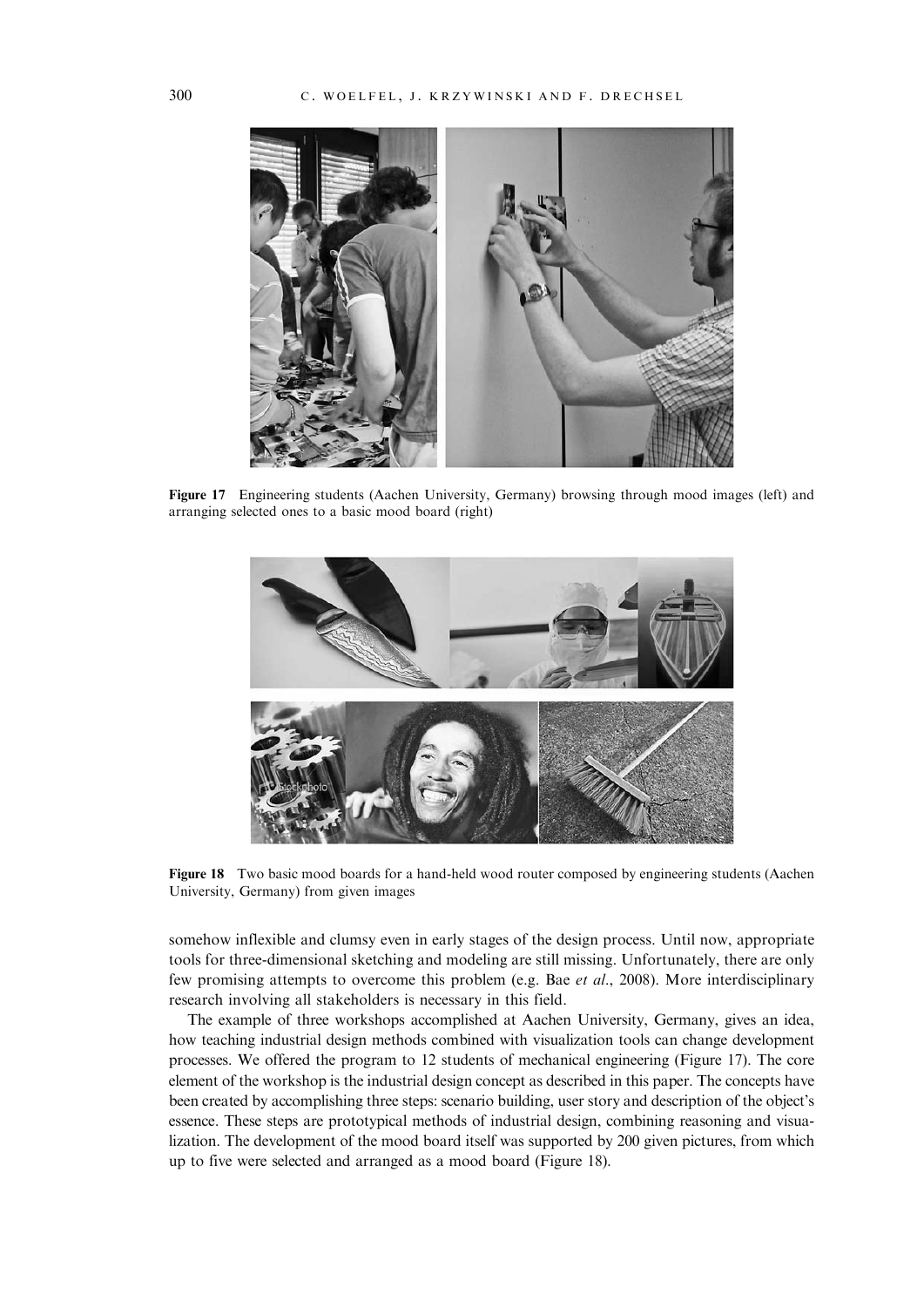<span id="page-14-0"></span>The student's positive feedback reveals their good experience of the workshop:

- <sup>&</sup>gt; 'Particularly helpful: The tools for a systematic creation of industrial design concepts is an amazing approach, which can be applied to a multiplicity of practice cases.'
- <sup>&</sup>gt; 'The workshop opened a completely different perspective to me. Compared to my educational background, I looked at technical problems from a very different perspective. I'm very grateful for experiencing this.'
- <sup>&</sup>gt; 'I found the general approach to the information identification very helpful. [It was surprising,] that one can collect so much information about a product, which does not exist yet.'

From this paper we conclude two aspects: first, research and development processes of different disciplines will merge by means of different kinds of visualization, aiming at new knowledge and understanding by communication and re-interpretation of complex knowledge. Industrial design can play an important role in this development. Second, present practice of visualization can be complemented by modern and future tools of animation and virtual and augmented reality. Industrial design must be part of this process in order to be independent from established technology as it is, for example, in the field of CAD systems.

This paper outlines the strong connection of knowledge, reasoning and visualization in industrial design processes, steadily shifting between externalization and internalization. We think that this way of thinking and reasoning will be reserved for the human designer in the near future. But there is a huge potential for new and improved supporting tools. If future visualization tools are intended to support industrial design on a new level, designers must be involved in the development of such tools.

# References

- Anderson, S. P. 2006. Creating Pleasurable Interfaces: Getting from Tasks to Experiences. Retrieved September 15, 2009, from http://poetpainter.com/thoughts/file\_download/7.
- Bae, S.-H., Balakrishnan, R. & Singh, K. 2008. ILoveSketch: As-natural-as-possible sketching system for creating 3D curve models. In Proceedings of the 21st Annual ACM Symposium on User Interface Software and Technology, Cousins, S. B. & Beaudouin-Lafon, M. (eds). ACM, 151–160.
- Brezing, A. N. 2006. Planung innovativer Produkte unter Nutzung von Design- und Ingenieurdienstleistungen. Shaker.
- Bürdek, B. E. 2005. Design: History, Theory and Practice of Product Design. Birkhäuser.
- Cagan, J. & Vogel, C. M. 2002. Creating Breakthrough Products: Innovation From Product Planning to Program Approval. Financial Times Prentice Hall.
- Cooper, A., Reimann, R. & Cronin, D. 2007. About Face 3: The Essentials of Interaction Design, 3rd edition. Wiley.
- Cross, N. 2001. Engineering Design Methods: Strategies for Product Design. Wiley.
- Cross, N. 2003. The expertise of exceptional designers. In Expertise in Design, Cross, N. & Edmonds, E. (eds). Creativity and Cognition Press, University of Technology, 23–35.
- Desmet, P. M. A. 2008. Product emotion. In Product Experience, Schifferstein, H. N. J. & Hekkert, P. (eds). Elsevier, 379–397.
- Dörner, D. 2002. The Logic of Failure: Recognizing and Avoiding Error in Complex Situations, 11th edition. Perseus Books.
- Dorst, K. & Cross, N. 2001. Creativity in the design process: co-evolution of problem–solution. Design Studies 22(5), 425–437.
- Drechsel, F. 2008. Entwurfsmodell grafisch. Retrieved September 15, 2009, from http://technischesdesign. wcms-file3.tu-dresden.de/blog/?p=266.
- Eckert, C. & Clarkson, J. 2005. The reality of design. In Design Process Improvement. A Review of Current Practice, Clarkson, J. & Eckert, C. (eds). Springer, 1–33.
- Florida, R. L. 2005. The Flight of the Creative Class: The New Global Competition for Talent. HarperBusiness.
- Goldschmidt, G. 2003. The backtalk of self-generated sketches. Design Issues: History, Theory, Criticism 19(1), 72–88.
- Graf, M. & Hartmann-Menzel, C. 2010. Improving Communication in Development Processes through Design. In Questions, Hypotheses & Conjectures, Chow, J., Jonas, W. & Jost, G. (eds). iUniverse, 46–49.
- Hacker, W. 2005. Allgemeine Arbeitspsychologie: Psychische Regulation von Wissens-, Denk- und körperlicher Arbeit. Huber.